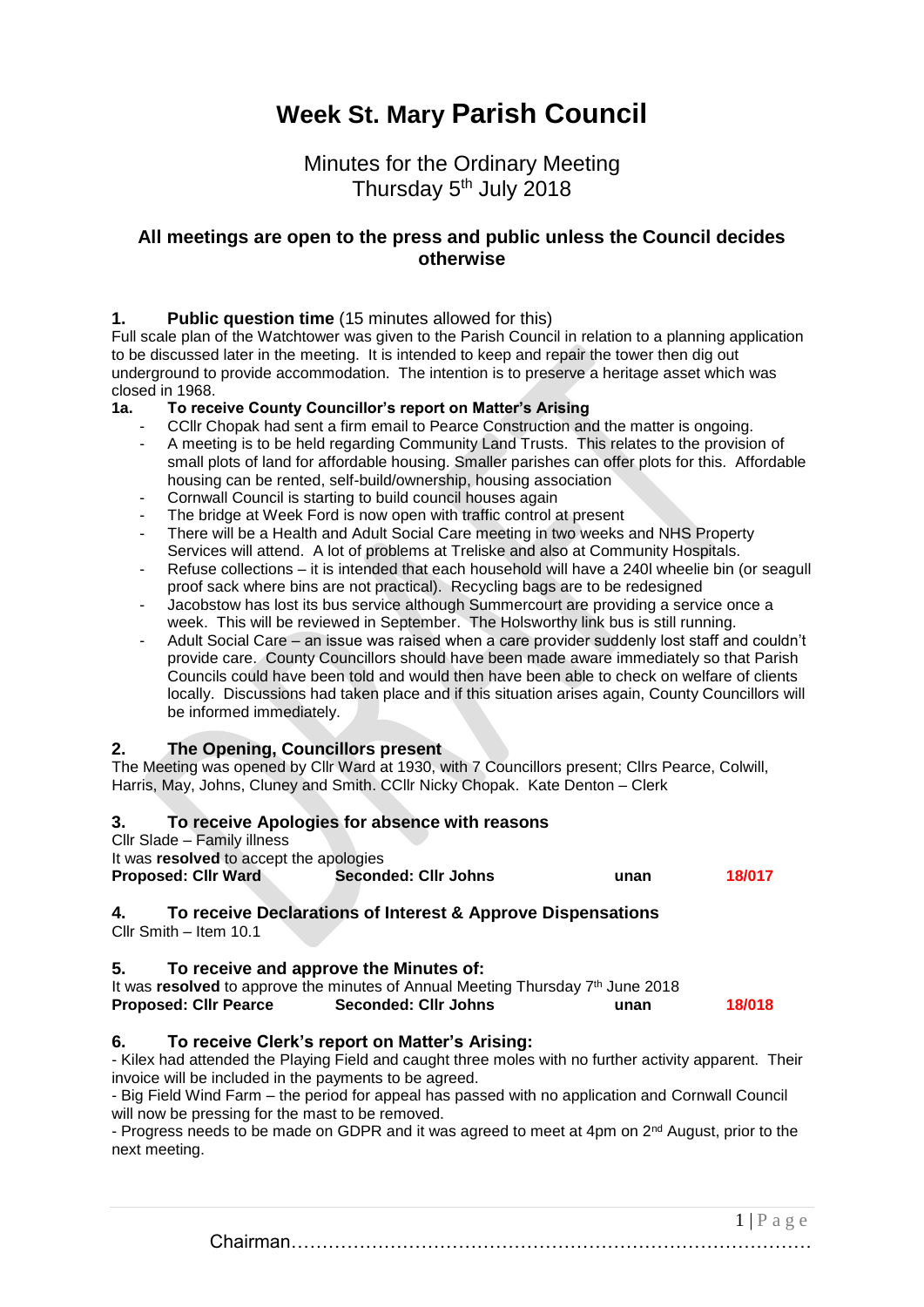## **7. Planning**

Any late applications received will be discussed under this section **7a. Applications**

PA18/05644

Proposal Conversion/change of use of the Lookout Post and Bunker to a dwelling, together with the erection of a below ground level linked extension to the Lookout Post and Bunker - Land West Of Haydah, Week St Mary

A discussion took place regarding the suitability of this work. The building is an iconic building in the area and was identified in the previous Parish Plan to be retained. At the current time it is unsafe and the Parish Council felt that it should be preserved as a valued asset in the area, valued by the community beyond its historical interest. The above application would provide a solution to what has long been seen as a challenging site from a health & safety aspect. The proposed use of sympathetic materials with an innovative and realistic design would have minimal impact on the landscape while preserving this valued asset.

**Proposed: Cllr Pearce Seconded: Cllr May unan 18/019**

#### **7b. Decisions**

PA18/02705 | Proposed rear first floor extension and sun room | Orchard View Week Orchard Marhamchurch – approved Noted

## **8. Portfolio Reports:**

**Public Transport –** as previously noted.

**Community Policing –** No new information.

**Playground** –. The play bark has been put down and thanks were expressed to Stuart and Nicola for this. The monthly audit has been carried out with a few issues being noted. The electric shed has been sorted out, with the supply now in the tea shed. The Clerk will contact Steve Cunningham. The electricity shed can be taken down once the water outlet has been moved.

Approximately 25m of fencing opposite the changing rooms needs to be repaired as a matter of urgency. Cllr Colwill will obtain a quote and arrange to get the work done.

**Proposed: Cllr Smith Seconded: Cllr May unan 18/020** The new tipping licence has been received. The Football Club have 6 months to finish the work. **Highways**, **Footpaths & Greens** – The hedge, Butlers Meadow to Wax Hill needs cutting and is interfering with traffic signage and visibility for vehicles. The grass embankment at Lambley Corner and Back Lane needs cutting. Road resurfacing still needs to be done as the scar on the road is dangerous for cyclists. The cross ways sign at Greenamoor is very faded and difficult to read. **Adult Social Care –** as previously noted

**BAN –** Next meeting 16<sup>th</sup> July – Cllr Smith cannot attend and sends her apologies. **Neighbourhood Plan –** Watching brief

#### **9. Correspondence**

CALC Newsletter Cornwall Police Newsletter Received and noted.

#### **10. Agenda Items**

1. To **discuss** and **resolve** on Community Benefit Policy and applications received. - Week St Mary Shop

This application had already been agreed in principle at an earlier meeting. The documentation received was comprehensive and as per the Community Benefit Policy. It was therefore resolved to approve the application.

#### **Proposed: Cllr May Seconded: Cllr Cluney Agreed (7 Cllrs) 18/021**

- **Abs (Cllr Smith)** 2. To **discuss** Co-option to the Parish Council – discuss at a later date.
- 3. To **discuss** and **resolve** on requirements for the Highways Scheme it was resolved that Cllr Pearce would submit the expression of interest.

#### **Proposed: Cllr Ward Seconded: Cllr May unan 18/022** 4. To **discuss** and **resolve** on action regarding the electricity shed on the Playing Field – update

received above and issue resolved.